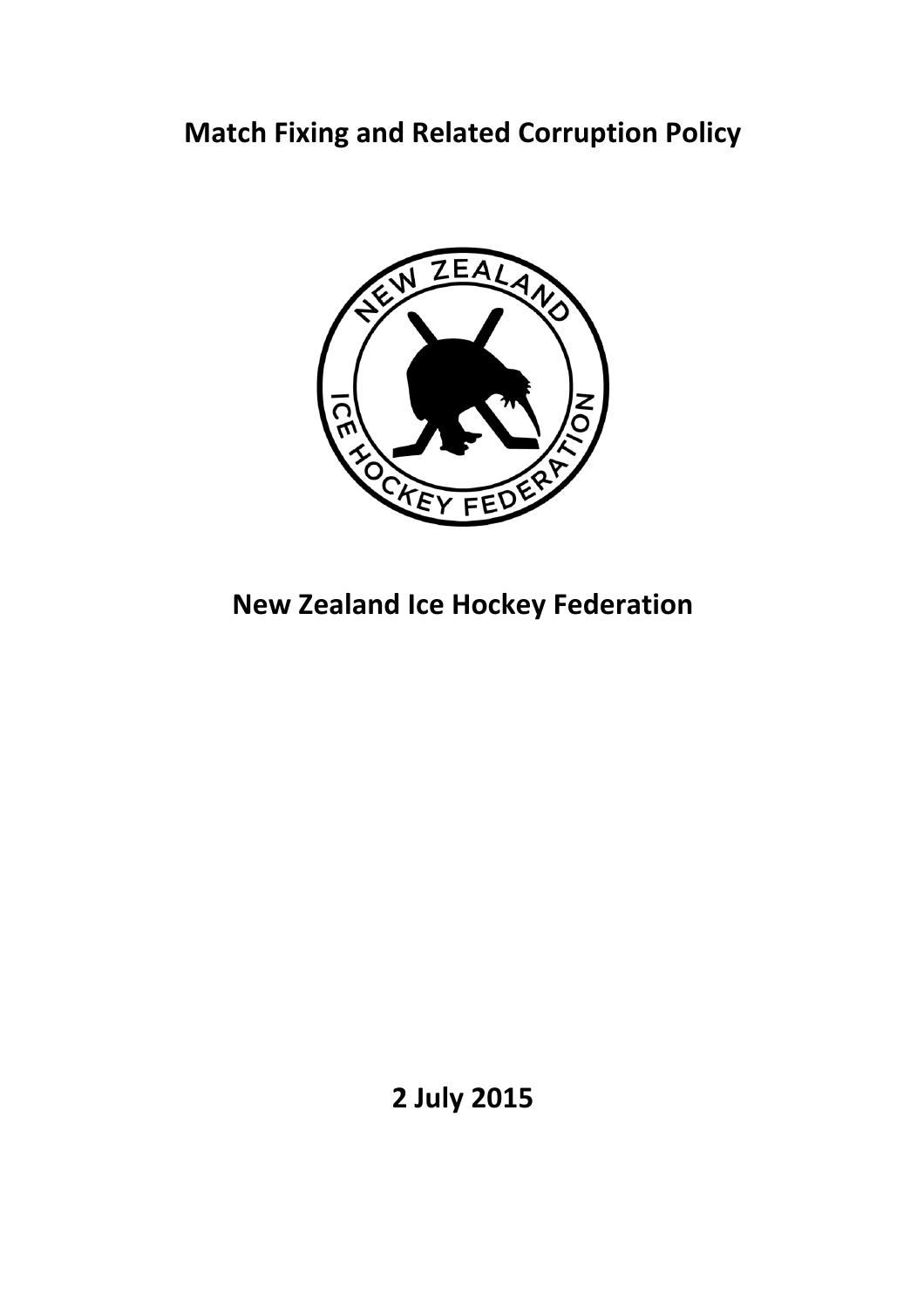### **1. Introduction**

#### **Overview and context of the policy**

1.1. The New Zealand Ice Hockey Federation policy on Sports Match-Fixing and Related Corruption provides a national approach to address risks from match-fixing to the integrity of New Zealand ice hockey. This policy has been developed by Sport New Zealand (Sport NZ) and the New Zealand Ice Hockey Federation as the sports sector is where match-fixing incidents would impact most directly. However, the policy involves collaboration between several other government agencies working within associated legal frameworks, covering areas such as sports betting and criminal offences.

1.2. A comprehensive approach to match-fixing therefore needs to include integrated measures in both the cross-sectoral/government context and the sport sector specific context. Consequently, this policy comprises two distinct but strongly linked parts:

- Part A: Cross-sector responsibilities
- Part B: New Zealand Ice Hockey Federation responsibilities.

1.3. Part A outlines a coordinated national policy approach involving relevant government agencies, the sports sector and the betting industry working together. This includes working with the associated legislative frameworks (Gambling Act 2003; Racing Act 2003; Crimes Act 1961; Secret Commissions Act 1910), and participating in international collaboration.

1.4. Part B outlines the responsibilities of the New Zealand Ice Hockey Federation

#### **What is match-fixing?**

1.5. In terms of this policy, match-fixing and the range of corruption related to this activity involves improperly influencing the overall result or any part ('spotfixing') of a sports match, game, race or event (generically referred to as a 'match') for financial or personal benefit, rather than for tactical sporting reasons. Match-fixing is commonly associated with bets placed on arranged outcomes for financial return.

1.6. Action constituting match-fixing could be taken by (including,but not limited to) athletes/competitors, teams, the broad entourage (eg coaches, support staff, referees, officials, sports agents), venue staff and other individuals outside the sport.

1.7. Match-fixing codeliberately determining or taking actions to remove or significantly reduce the element of chance involved in the result of a match, an occurrence within a match, a points spread, or any other element of a match

• deliberate underperformance by athletes



Match Fixing and Related Corruption Policy 2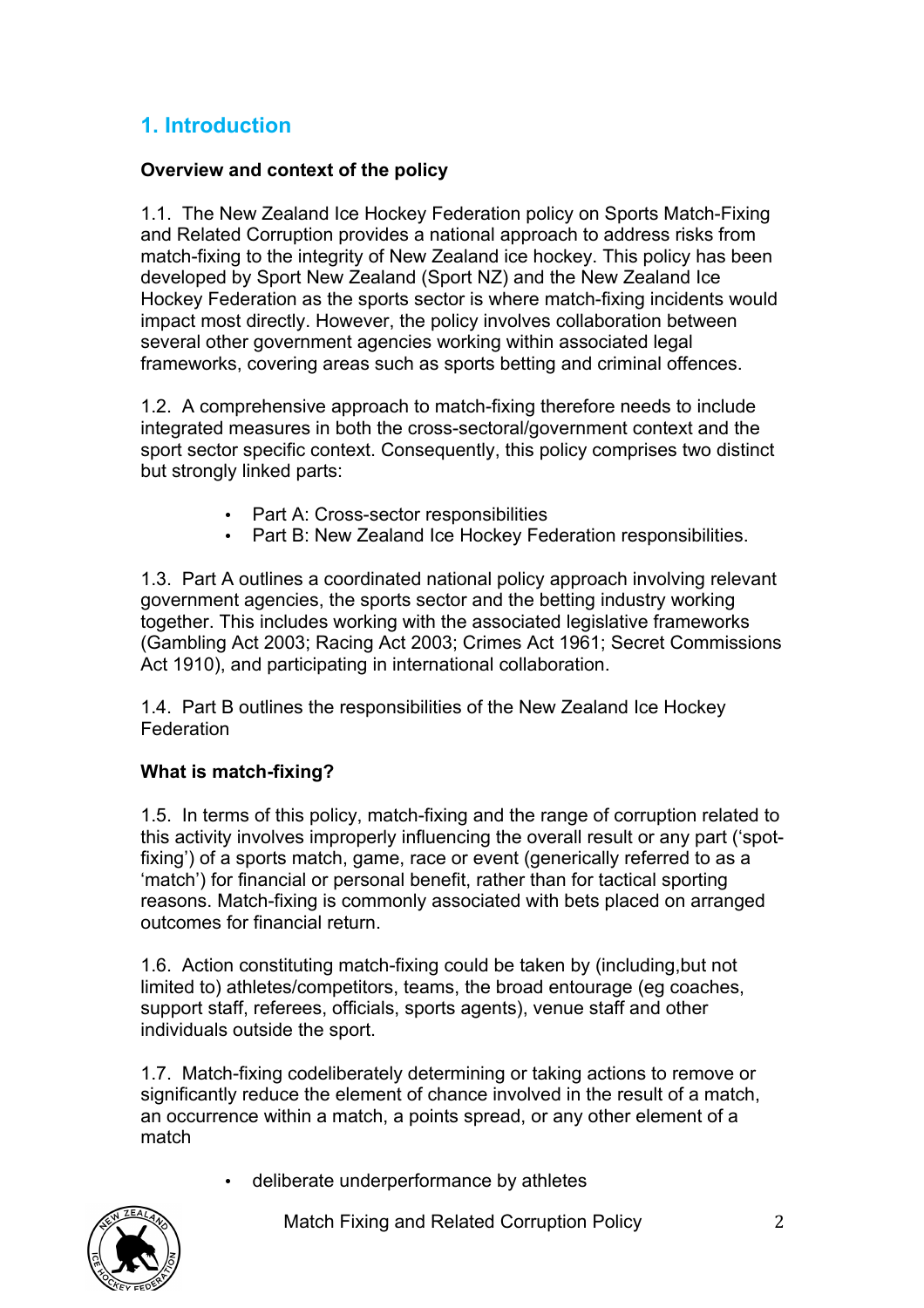- withdrawal from a match for non-genuine reasons
- attempting to influence or influencing a sports official regarding the outcome of a match
- a sports official deliberately misapplying the rules of a match
- interference with play, equipment or playing conditions
- abuse of insider information to support a bet or the making of a bet regarding a match.

1.8. The term 'match-fixing' as used throughout this policy includes any of the above activities. While this policy is not designed to target related activity, such as influencing a sporting outcome for strategic tactical reasons (eg to obtain a better competition draw), the New Zealand Ice Hockey Federation will cover this in their policies or rules.

#### **Why preventing match-fixing is important**

1.9. The emergence of match-fixing would present a significant threat to the integrity, value and growth of New Zealand sport and our international reputation. Match-fixing cuts at the heart of sport, which is based on mutually agreed rules and fair play.

1.10.Without these attributes, sporting competition would lose its meaning, purpose and appeal. In turn, public, private/commercial and government support for, and investment in, sport would diminish. This would mean some of the huge benefits sport provides to New Zealand would be lost.

1.12.The world sports betting market (measuring gross gaming revenue – amounts lost by gamblers and earnt by betting operators) is estimated to have almost tripled in size from 2000-2010 from EUR 6.5 billion to EUR 19 billion (including estimated illegal sports betting of EUR 5 billion in 2010), due to the internet and rising illegal betting.

1.13.New Zealand sports betting turnover (excluding horse racing) has more than doubled over the last decade, rising from approximately NZ\$105 million in 2001/02 to approximately NZ\$246 million in 2012/13.

1.14.In parallel with sports betting growth, international threat assessments (eg Interpol, Australian Crime Commission – ACC, International Cricket Council) and investigators warn us that international crime syndicates and individuals may look to expand their operations into Australasia. They may look to expand their operations into Australasia.

1.15.The ACC found relationships between Australian professional athletes and organised crime that it considered may have resulted in match-fixing and profile match-fixing incidents in Australia. Particular Australasian risks include comparatively lower paid athletes than global peers and growing connections and shared time zones with Asia, creating opportunities for match-fixers.

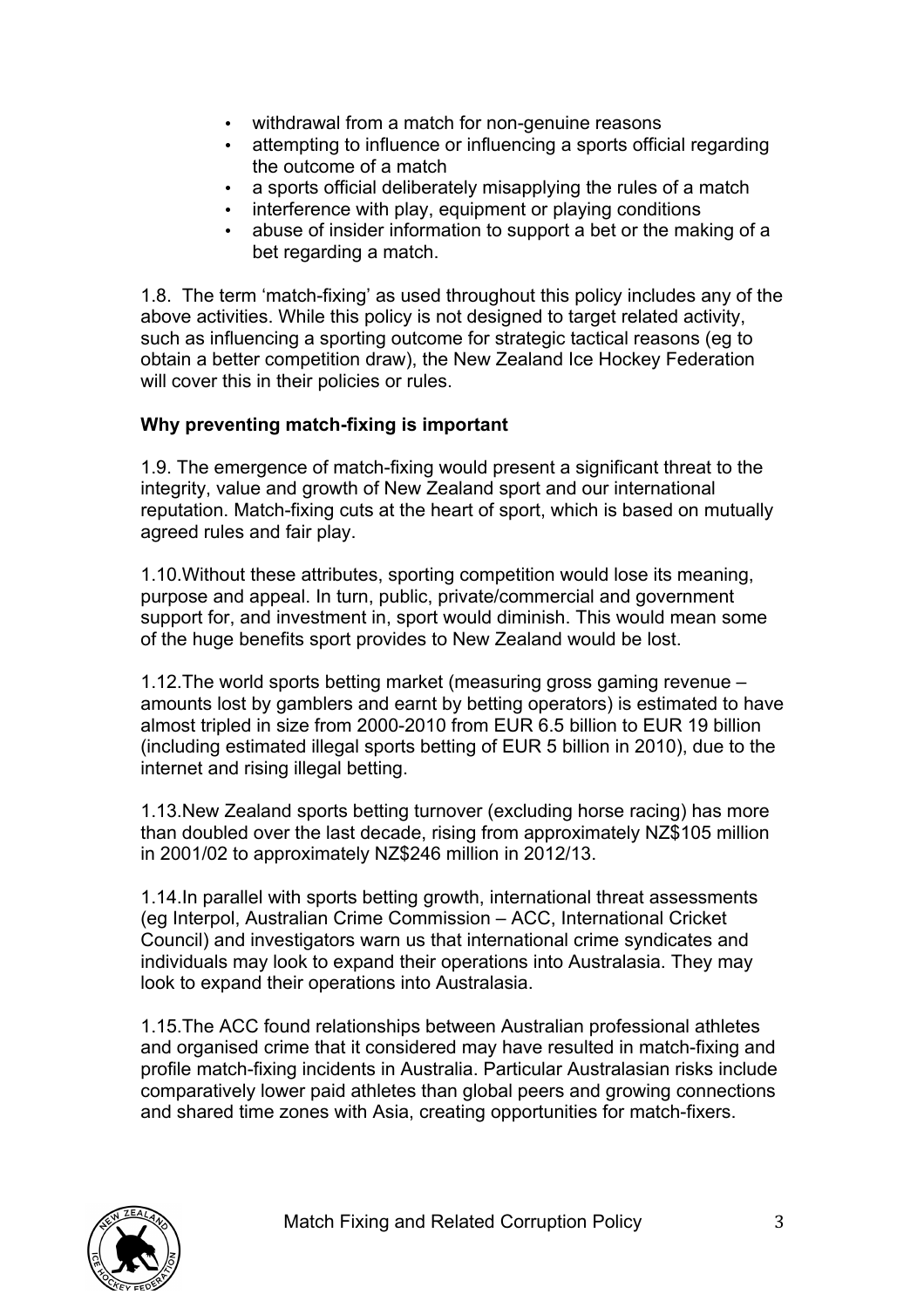### **2. Purpose**

2.1. The purpose of this policy is to address match-fixing risks by providing a strategic framework for a comprehensive match-fixing prevention approach across government, the sport sector and the betting industry. This will be achieved by a national policy under which relevant sectors can collaborate (Part A of the policy) and specific responsibilities for the New Zealand Ice Hockey Federation are set out (Part B of the policy).

## **Part A: Cross-sector responsibilities**

### **3. Agreement to collaborate**

3.1. The New Zealand Ice Hockey Federation policy on Sports Match-Fixing and Related Corruption represents a commitment by the sport sector, Sport NZ, government agencies and the betting industry to work together to address the issue of inappropriate and fraudulent sports betting, match-fixing and related corruption. The aim is to protect the integrity of sport. The policy recognises that addressing this threat requires cooperation and goodwill across these sectors.

3.2. Sport NZ will lead this collaboration and will also support the New Zealand Ice Hockey Federation to meet their responsibilities regarding the policy.

- 3.3. The following organisations agree to collaborate around this policy:
	- The New Zealand Ice Hockey Federation.
	- Sport NZ the government agency responsible for sport and recreation – will lead, coordinate and support implementation of the policy across the sports sector, betting industry and government, and monitor the policy as required
	- High Performance Sport New Zealand (HPSNZ) Sport NZ's subsidiary organisation – responsible for investing in and supporting New Zealand's elite athletes
	- New Zealand Olympic Committee (NZOC) supports athletes for the Olympic, Commonwealth and Youth games and is an important link to international match-fixing prevention activity (eg through the International Olympic Committee's Working Group on Irregular and Illegal Betting in Sport)
	- New Zealand Racing Board (NZRB) the sole authorised agency operating the sports betting framework, by making rules under the Racing Act 2003, runs New Zealand's sole authorised sports betting organisation (the TAB) and enters into betting agreements with NSOs
	- New Zealand Athletes Federation (NZAF) and all associated New Zealand player associations/representative bodies – represents athletes' interests, develops/delivers education and has relationships with player agents



Match Fixing and Related Corruption Policy 4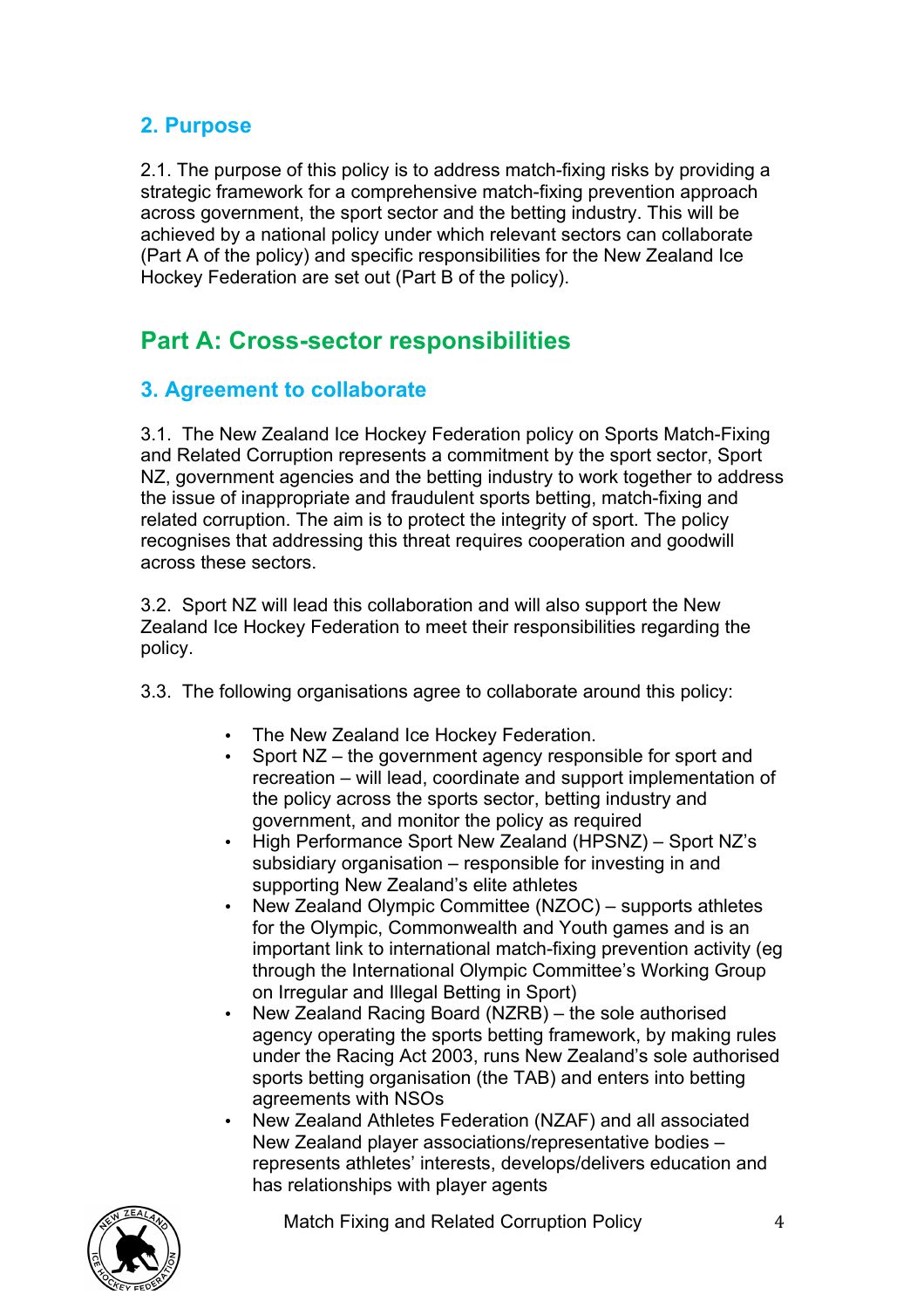- Department of Internal Affairs (DIA) oversees the gambling sector and administers all gambling law including the Gambling Act 2003 and the Racing Act 2003
- Ministry of Justice (MoJ) oversees the criminal justice system including administering the Crimes Act 1961
- Serious Fraud Office (SFO) investigates and prosecutes serious fraud and corruption
- Organised and Financial Crime Agency New Zealand (OFCANZ) – investigates and disrupts individuals and groups involved in organised crime
- New Zealand Police investigates and prosecutes general criminal activity
- Drug Free Sport New Zealand (DFSNZ) implements and applies the World Anti-Doping Code in New Zealand through enforcement, education and influence – thus has a role with parallels to match-fixing prevention approaches.

### **4. Legal framework**

4.1. The relevant agencies above (being NZIHF, SportNZ, DIA, NZRB, MoJ, New Zealand Police, OFCANZ and the SFO) will collaborate to ensure that there is a strong legislative and regulatory framework in place to prevent and address match-fixing. Under this policy the relevant agencies agree to work together to assess the need for regulatory measures around match- fixing prevention and develop them as necessary.

4.2. The relevant agencies will also assess on an ongoing basis whether offences in New Zealand law (eg the Crimes Act 1961) adequately cover match-fixing behaviour and whether there are appropriate penalties to deter, prevent and respond to it. Our criminal framework needs to include significant penalties to address match-fixing activity. There are existing fraud and corruption-related offences that may cover match-fixing.

4.3. Where legislation needs to be introduced and/or amended to ensure match- fixing behaviour is covered and addressed, the relevant agencies will collaborate to progress those changes.

4.4. Where match-fixing criminal offences are detected, the relevant agencies will work both together and with overseas counterparts to support investigating, prosecuting, or otherwise disrupting the offending, sending a clear message that this activity will not be tolerated. The New Zealand Ice Hockey Federation and Sport NZ will also engage with the relevant agencies to determine protocols for information sharing and collaboration around match-fixing incidents and intelligence, in association with the New Zealand Ice Hockey Federation.

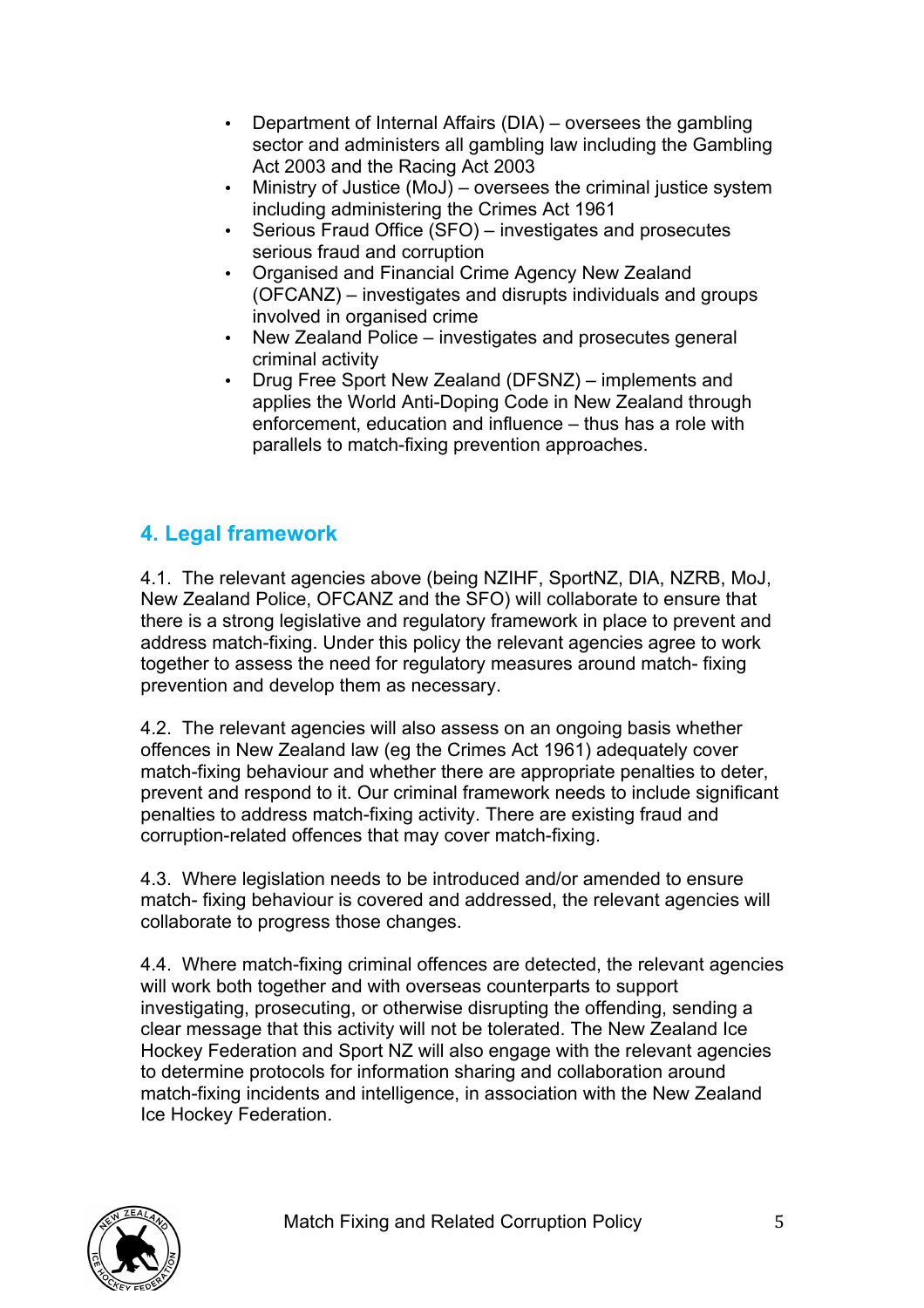### **5. Sports betting industry**

5.1. The cooperation of the sports betting industry is crucial to addressing match-fixing risks. Under this policy the NZRB agrees to strengthen New Zealand's anti-match-fixing framework where possible by:

a) collaborating with the New Zealand Ice Hockey Federation and Sport NZ and other relevant agencies regarding protection of sports integrity in the sports betting framework under the Racing Act

b) regularly reviewing its sports betting rules and model sports betting agreement to determine whether these can be strengthened to prevent and address match-fixing

c) where permitted by law, facilitating information and intelligence sharing between the NZRB and the New Zealand Ice Hockey Federation by making allowance for this in sports betting agreements either through standard provisions, or separate agreements based on a standard model

d) collaborating as necessary with the New Zealand Ice Hockey Federation and Sport NZ, law enforcement and other relevant agencies by sharing information and intelligence (as permitted by law) and taking any steps necessary to address match- fixing risks or activity.

### **6. International collaboration**

6.1. The international nature of sport and match-fixing activity creates crossborder risks, meaning international collaboration is important. The New Zealand Ice Hockey Federation and Sport NZ will support a strategic approach to international collaboration to combat match- fixing across the sports and government sectors, utilising its International Leadership Group.

6.2. This will include supporting forums such as the International Olympic Committee's Working Group on Irregular and Illegal Betting in Sport, considering international frameworks, aligning regimes and collaboration, and facilitating international intelligence sharing between the New Zealand Ice Hockey Federation and betting and law enforcement agencies.

6.3. It is particularly important that there is a strong trans-Tasman approach to this issue, given our closely linked sports systems and the increasing number of New Zealand teams competing in Australian competitions. Australia's National Policy on Match Fixing in Sport was signed by all Australian sports ministers in June 2011.

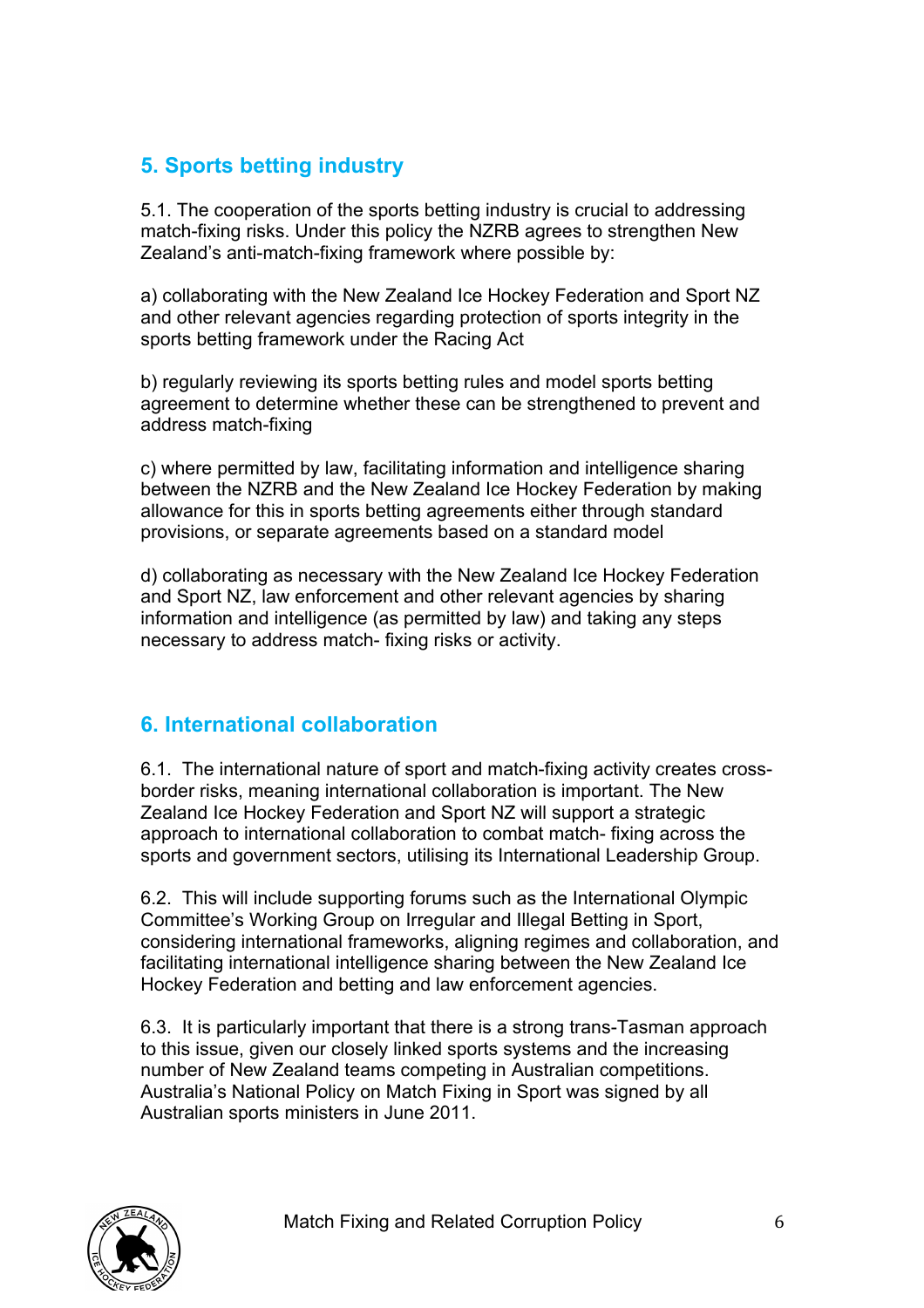## **Part B: NSO responsibilities**

### **7. Compliance with the policy**

7.1. The New Zealand Ice Hockey Federation will comply with this policy. All sports which receive investment from Sport NZ and/or HPSNZ will be required to comply with the policy, according to the timeframes set out under '13. Implementation and support'.

7.2. The New Zealand Ice Hockey Federation will alter or extend their existing provisions, where necessary, so that they comply with this policy. The New Zealand Ice Hockey Federation is required by the International Ice Hockey Federation (IIHF) to have match-fixing provisions in place, they are expected to give effect to this policy as fully as possible, consistent with the IIHF requirements.

7.3. Governing bodies of professional and amateur sports franchises operating in New Zealand are also obliged to comply with this policy.

7.4. In order to comply with this policy, the New Zealand Ice Hockey Federation will have the match-fixing prevention measures specified in sections 8 to 12 below in place at a level that is appropriate for each league and age grade, taking into account the nature of the New Zealand Ice Hockey Federation and its existing constitutional documents. These measures include match-fixing rules, education, support/protection measures and strong sports betting agreements (where appropriate).

7.5. The New Zealand Ice Hockey Federation and Sport NZ will work with the sector to determine appropriate measures, and will both support Regional Associations to meet these requirements and provide a range of generic resources which can easily be adapted by sports. This will include model rules which can be adopted or adapted as part of a sport's constitution.

### **8. Match-fixing rules**

8.1. The New Zealand Ice Hockey Federation has rules regarding how the New Zealand Ice Hockey Federation will prevent and respond to match-fixing activity, and the expectations and requirements of its athletes and the broad entourage. The rules include:

a) provision for at least one New Zealand Ice Hockey Federation officer responsible for matters relating to overseeing the New Zealand Ice Hockey Federation anti-match-fixing measures

b) apply to as wide a range of persons associated with the New Zealand Ice Hockey Federation as considered necessary by the New Zealand Ice Hockey Federation for the purposes of this policy, which may include staff and officers

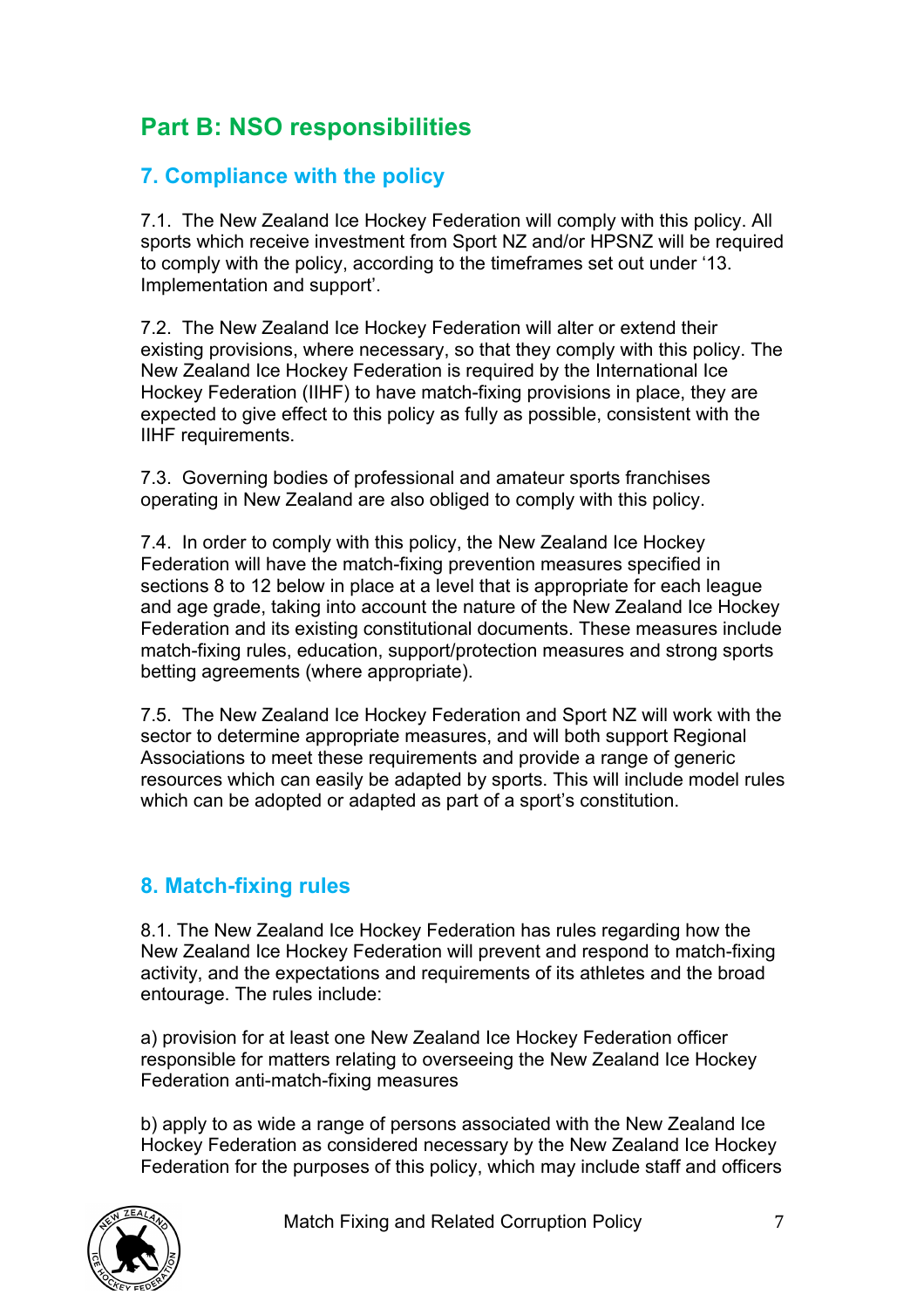of the New Zealand Ice Hockey Federation (eg management, administrative staff, professional or amateur players, coaches, support staff and referees participating in the sport at relevant levels) and associated people such as player agents

c) subject to clause 8.2 below, as considered necessary by the New Zealand Ice Hockey Federation for the purposes of this policy, restrict the personnel to whom the rules apply from:

- i. betting, gambling or entering into any other form of financial speculation on any match under the jurisdiction of, or connected to, the New Zealand Ice Hockey Federation
- ii. failing, for any money, benefit or reward (including, in particular, associated with a betting arrangement), to perform as reasonably expected to their abilities in, or withdrawing completely from, any match
- iii. taking action reasonably likely to ensure the occurrence of a particular incident in a match (including, in particular, associated with a betting arrangement), other than for legitimate tactical sporting reasons within the rules of the sport, for which any money, benefit or reward is expected
- iv. using, or providing to any person, inside information where it might reasonably be expected the information could be used for betting purposes, other than for genuine business or organisational purposes
- v. receiving, taking an action with the expectation of receiving, or providing or offering to provide any gift or other benefit in circumstances that might be reasonably expected to bring the person engaging in the action, the New Zealand Ice Hockey Federation or sport into disrepute
- vi. knowingly helping with, covering up or otherwise being complicit in any of the actions listed in clauses i-v
- vii. inducing, instructing, encouraging or facilitating anyone to engage in any of the actions listed in clauses i-v
- viii. attempting any of the actions listed in clauses i-vii
- ix. engaging in any other form of corrupt conduct, as defined by the New Zealand Ice Hockey Federation and Sport NZ, regarding any match or involving an athlete or team under the jurisdiction of, or connected to, the New Zealand Ice Hockey Federation
- x. engaging in any conduct relating directly or indirectly to any of the actions listed in clauses i-ix, which is prejudicial to the interests of the sport or which brings the person engaging in the conduct, the New Zealand Ice Hockey Federation, Sport NZ, or its sport into disrepute

d) require the personnel to whom the rules apply to:

i. promptly disclose to the New Zealand Ice Hockey Federation full details of their knowledge of any acts, incidents, approaches, invitations or threats relating to themselves or any other person regarding any of the restricted actions in clause c) above

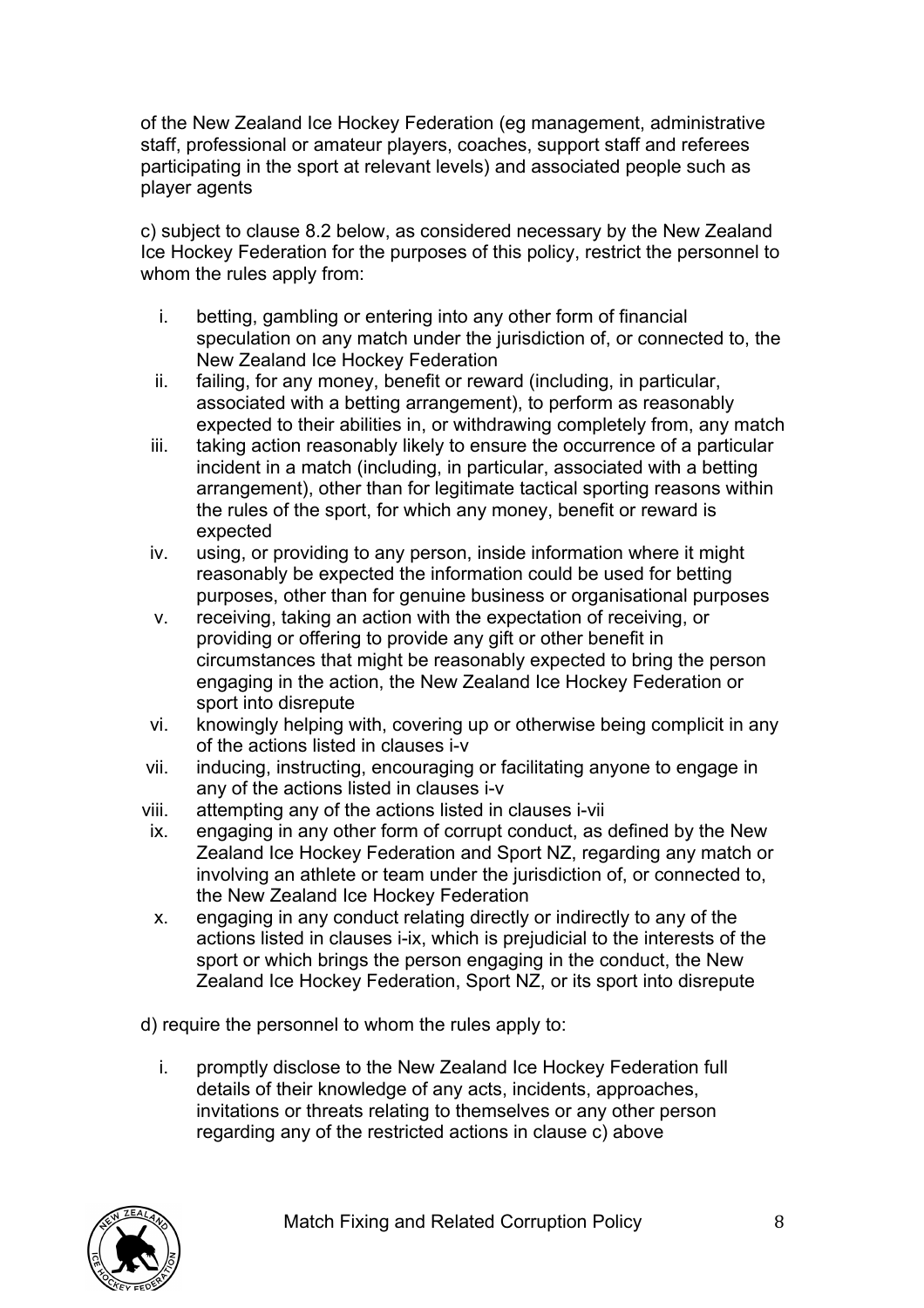- ii. cooperate fully with any reasonable investigation carried out by the New Zealand Ice Hockey Federation regarding any match-fixing related matters, including providing any requested information
- iii. specify a match-fixing incident reporting and investigation mechanism
- iv. specify a disciplinary framework detailing meaningful penalties (eg ranging from warnings to player suspensions and permanent exclusion, reflecting the severity of the breach) for engaging in any of the restricted actions in clause c) or failing to take the required actions in clause d), which is broadly consistent with those of other sporting codes (including broadly consistent penalties), and includes an appeals mechanism such as referral to the Sports Tribunal of New Zealand.
- 8.2. None of the measures specified in this policy prevent:

a) taking action for genuine medical or tactical reasons solely related to the outcome of a sporting event within the New Zealand Ice Hockey Federation rules for its sport and not for any other money, benefit or reward

b) investment in, or financial support for, a team in accordance with normal commercial practices.

### **9. Education**

9.1. The New Zealand Ice Hockey Federation will have education and policies in place, so that everyone linked with the organisation clearly understands the New Zealand Ice Hockey Federation's requirements and is aware of prevention strategies. These education and policy documents are:

a) provided to management, players, coaches, support staff, administrative staff, umpires and player agents

b) cover the content of the New Zealand Ice Hockey Federation's antimatch-fixing measures/rules

c) include content on strategies for preventing any risk of match-fixing activity

d) are carried out and updated regularly to include new personnel and keep people informed of the latest strategies and developments

e) draw on relevant player associations for input and expertise.

9.2. The NZOC also has a significant role in athlete/entourage education, particularly in the Olympic and Commonwealth and Youth Games environments. NZOC participation agreements with international bodies, New Zealand Ice Hockey Federation, athletes and the broad entourage are a key

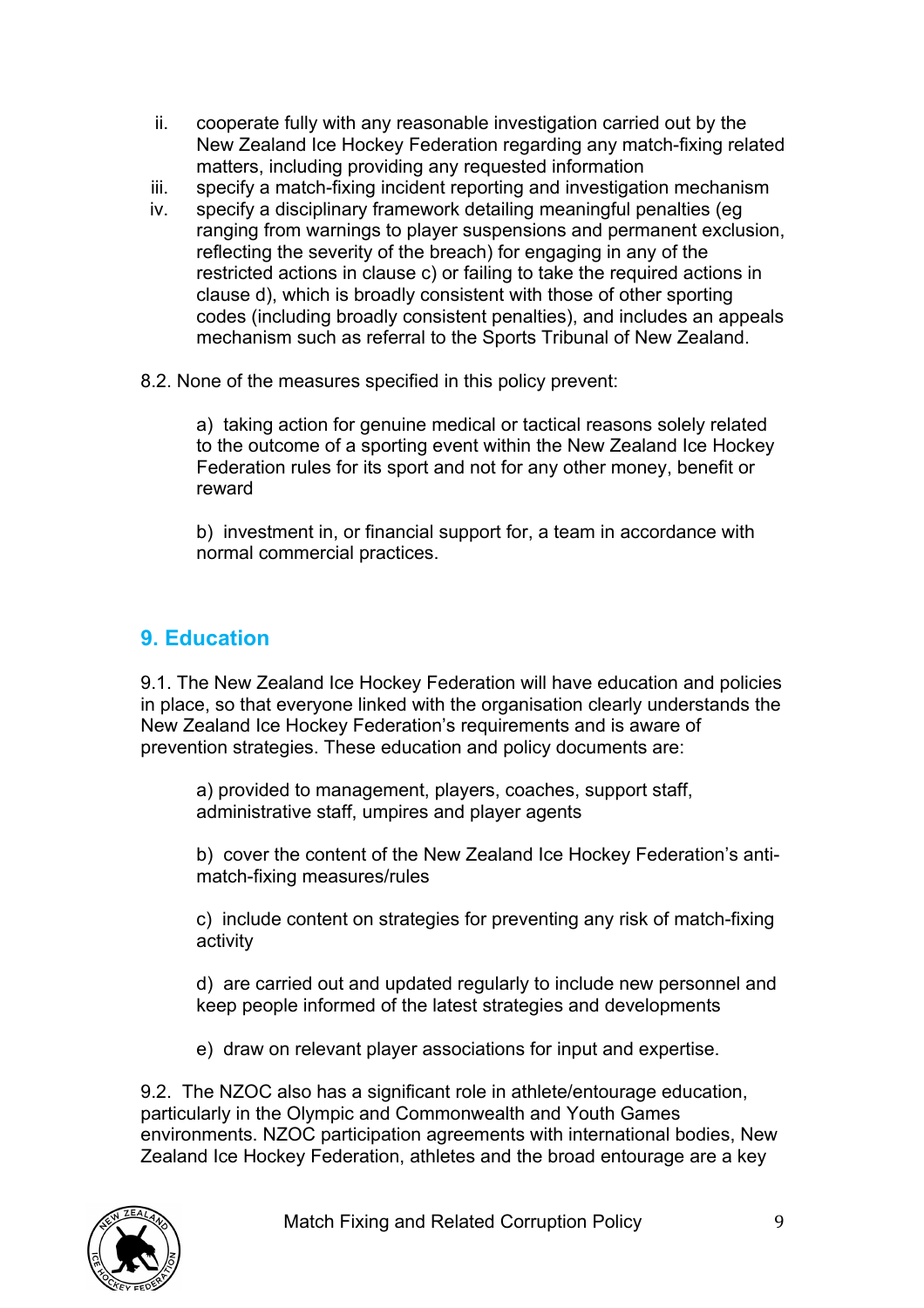mechanism for giving effect to this policy and forming a basis for match-fixing education.

9.3. The NZRB also supports education on the risks associated with sports betting. The NZRB conduct Responsible Gambling and Integrity Workshops which are available to the New Zealand Ice Hockey Federation as part of their relationships with the NZRB.

### **10. Protection and support mechanisms**

10.1.The New Zealand Ice Hockey Federation and Sport NZ have protection and support mechanisms in place for personnel who may come in contact with, or be involved in, match-fixing activity or to limit risky situations where this might occur. Recommended support and protection mechanisms include:

#### *Protection mechanisms*

a) strong security measures restricting access to participants from nonessential personnel at matches

b) limiting or prohibiting participants' use of electronic communication devices (phones, computers etc) in restricted areas/times during matches when deemed necessary

c) assigning sports officials (especially referees and officials) within as short a period before a match begins as possible

d) regular scrutiny of referees' and offocials' decisions

### **11. Strong sports betting agreements**

11.1.Under the Racing Act 2003 the NZRB must establish a sports betting agreement with the New Zealand Ice Hockey Federation before the NZRB can offer betting on 'Authorised Events' agreed to by the New Zealand Ice Hockey Federation. Under the Act the NZRB must also provide a percentage of sports betting revenue to the New Zealand Ice Hockey Federation.

11.2.The NZRB's model agreement requires that, at a minimum, the New Zealand Ice Hockey Federation must have regulations relating to betting in place, which, in particular, must prevent Relevant Persons (including players, coaches etc) who participate in Authorised Events from betting on those Authorised Events.

11.3.Sport NZ expects the New Zealand Ice Hockey Federation to also use their betting agreements to further manage match-fixing risks by working with the NZRB to identify bet types which will be jointly reviewed by the New

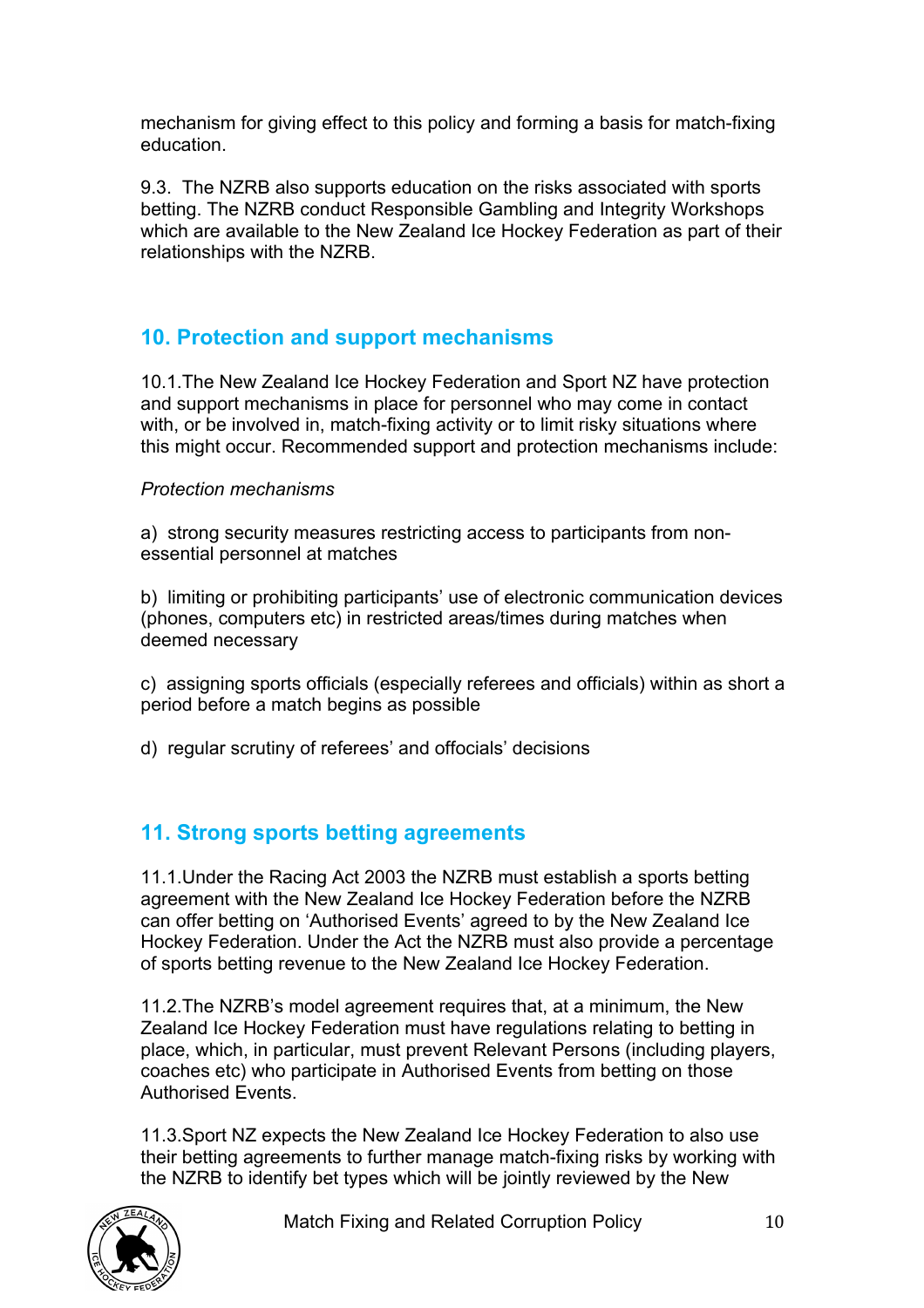Zealand Ice Hockey Federation and NZRB regularly, over the term of the betting agreement.

11.4.In particular, NSOs should consider using their betting agreements to:

a) restrict or prohibit 'spot' bets (ie bets on particular actions within matches which are more easily manipulated than, for example, overall match results)

b) paying particular attention to measures to safeguard athletes who are minors or at events predominantly involving minors.

#### *Support mechanisms*

a) having confidential reporting processes in place to support people coming forward with any relevant information

b) publicising, as appropriate, a contact phone number and name of an associated individual to speak to within the New Zealand Ice Hockey Federation regarding any match- fixing related matters, who can assess the situation and offer sound advice, protecting confidentiality where necessary

c) having a pre-determined procedure to keep an individual safe who has been approached by a match-fixer

d) encouraging athletes to seek support from their player associations

e) having a 'whistle blower' policy in place to encourage people to come forward about match-fixing incidents.

f) agree with the NZRB that maximum wager amounts are capped at modest levels for the types of bets or formulae for which associated actions are most easily manipulated, such as 'spot' bets, if permitted

g) restrict other types of bets which may have higher risks regarding match-fixing, such as bets on minors or in competitions predominantly involving minors, depending on the circumstances.

11.5. Subject to any legal requirements preventing this, the New Zealand Ice Hockey Federation's betting agreements should also include agreed protocols for timely information and intelligence sharing between the New Zealand Ice Hockey Federation and the NZRB to support preventative and investigative measures. Alternatively, separate information sharing agreements could be established.

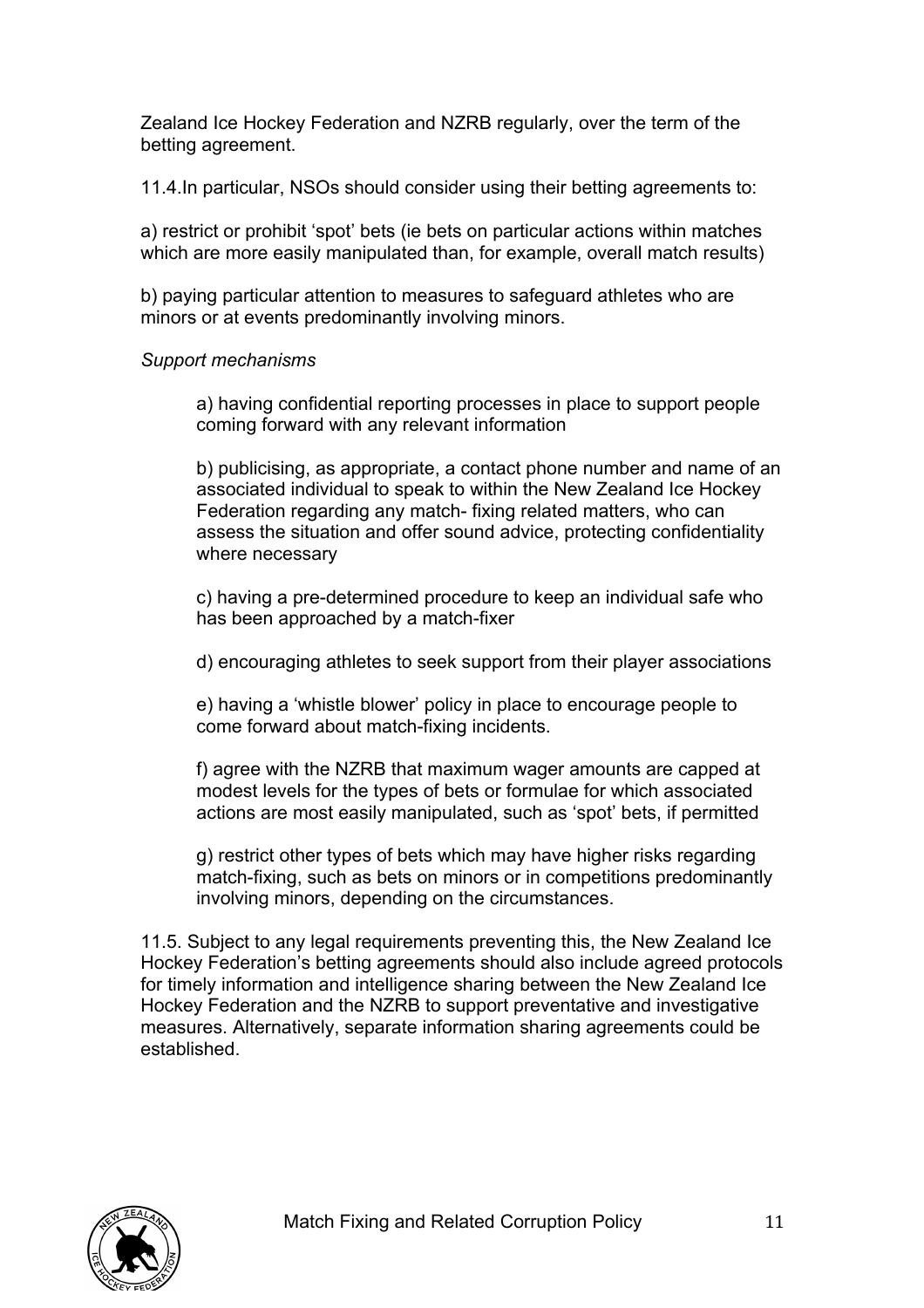### **12. Information sharing and collaboration**

12.1. The New Zealand Ice Hockey Federation must provide and exchange information, and collaborate regarding any match-fixing related matters, via agreed protocols with Sport NZ and law enforcement or other relevant agencies including the SFO, NZ Police, OFCANZ, the NZRB and DIA or overseas agencies.

12.2. The New Zealand Ice Hockey Federation will discuss any match-fixing incidents with Sport NZ to the fullest extent possible, taking into account any confidentiality requirements. This discussion may include consideration of procedures for dealing with these incidents and for passing information to other agencies where necessary.

#### **13. Implementation and support**

13.1. The New Zealand Ice Hockey Federation has identified as priority one by Sport NZ will be required to implement the policy by August 2015.

13.2.Sport NZ will subsequently audit the New Zealand Ice Hockey Federation's levels of implementation of the policy and monitor ongoing implementation.

13.3.Sport NZ will support the New Zealand Ice Hockey Federation to implement the above measures by means such as:

a) developing national model match-fixing rules which stipulate offences, standardised penalties and enforcement procedures, which can be adopted by the New Zealand Ice Hockey Federation

b) sharing best practice examples of international or domestically developed resources such as model policies, codes of conduct and education programmes/materials for the New Zealand Ice Hockey Federation to adopt

c) provide information forums/workshops

d) developing resources for national distribution such as educational material.

#### **14. Legal standing**

14.1.This policy does not itself create any legally binding obligations on the New Zealand Ice Hockey Federation, unless otherwise required by law or agreement. However, where this policy expresses an obligation or

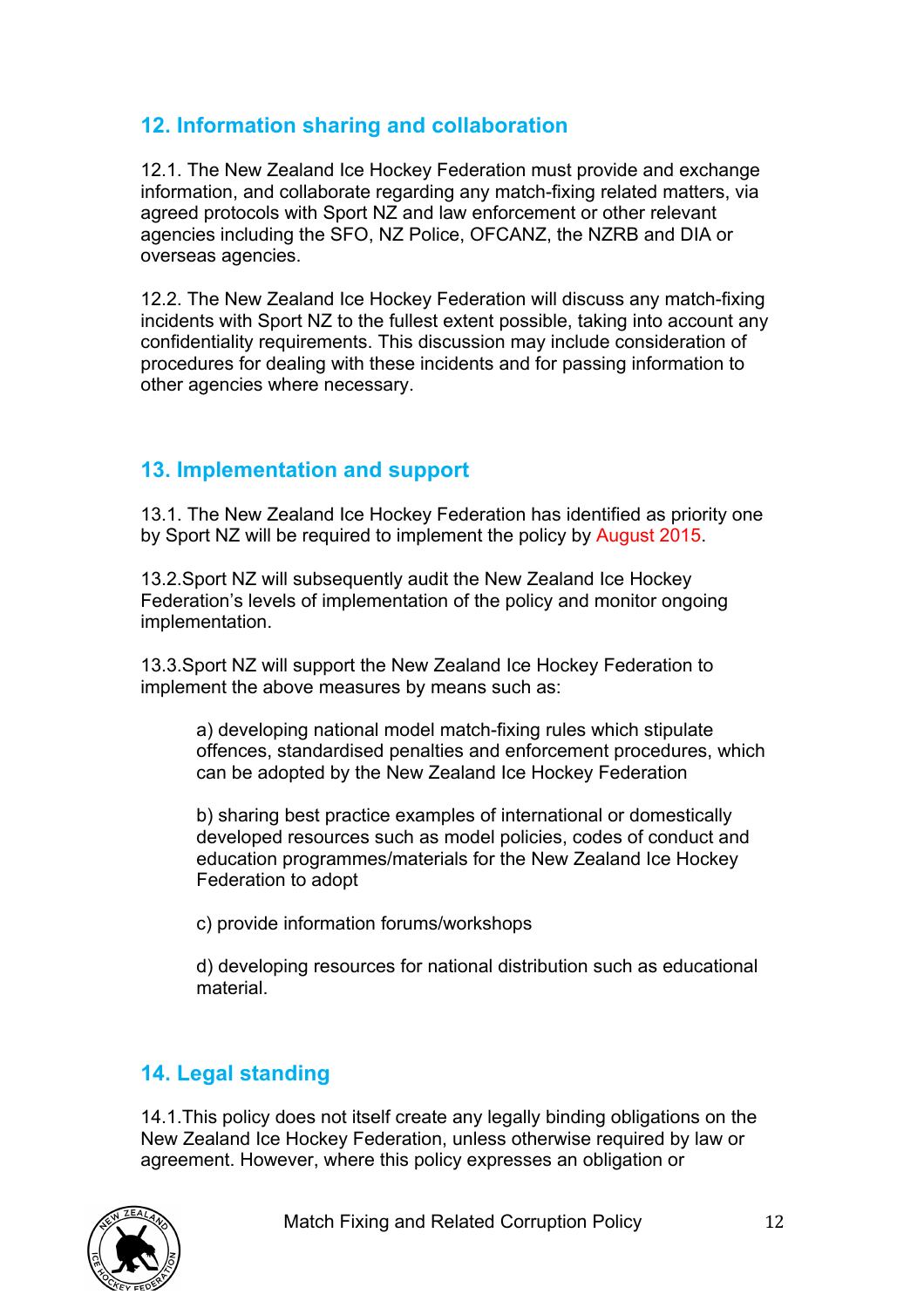requirement upon the New Zealand Ice Hockey Federation, they must comply with that matter to comply with this policy.

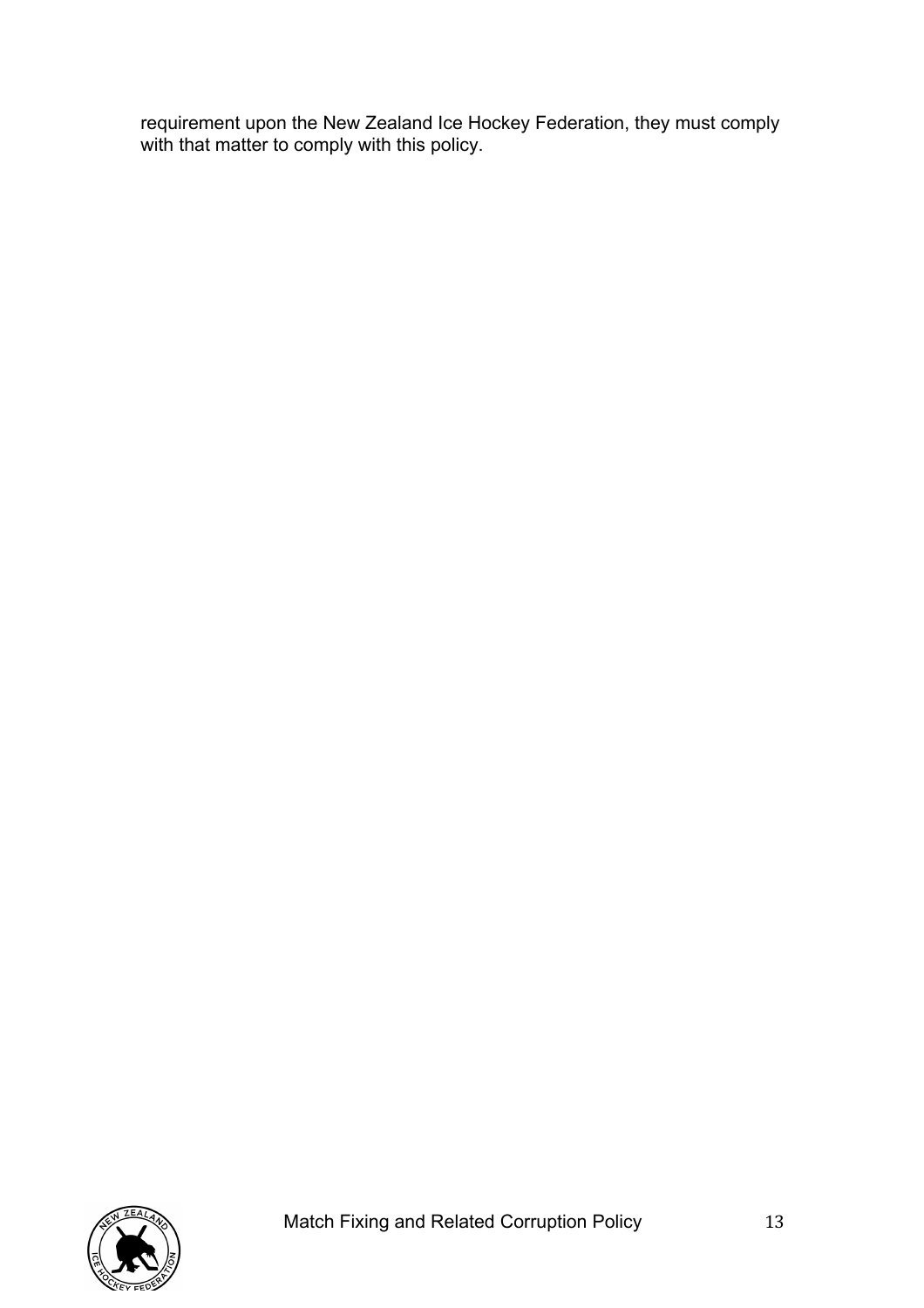## **Appendix 1**

#### **Gambling framework**

#### *Gambling Act 2003*

- 1. Gambling in New Zealand is regulated under the Gambling Act 2003. The Gambling Act prohibits gambling unless it is specifically authorised under that Act or the Racing Act 2003, or is private gambling. Gambling is defined in the Act as "... *paying or staking consideration, directly or indirectly, on the outcome of something seeking to win money when the outcome depends wholly or partly on chance* ..."
- 2. However, this definition is unlikely to cover match-fixing activity/payments as these do not involve paying or staking consideration seeking to win money. They also lack the chance element. These payments are essentially a fee for corrupt service, with the betting element of the activity separate and potentially legal.

#### *Racing Act 2003*

3. New Zealand has a well-regulated and simple sports betting system authorised under the Racing Act 2003. The Racing Act allows a single statutory body, the NZRB, to conduct legitimate betting activity relating to sports events that take place both inside and outside New Zealand. Under the Racing Act the NZRB must have written agreements with the New Zealand Ice Hockey Federation before it can conduct betting on their sports. Such betting is conducted under the Betting Rules produced by the NZRB in accordance with the Racing Act. The Betting Rules set guidelines for the administration and conduct of betting in sport.

#### *New Zealand Racing Board (NZRB)*

4. The NZRB undertakes sports betting through its TAB brand, the only authorised sports betting agency in New Zealand, under its Betting Rules. The Betting Rules include rules to help address match-fixing or corruption. Under these rules, the NZRB can take actions including:

- i. refusing/cancelling bets if there is, or the NZRB considers there is, a risk of corrupt betting
- ii. monitoring betting to prevent corruption including monitoring the sports betting activities of a 'Relevant Person' (person associated with an 'Authorised Event' of a 'Selected Sport'), giving information about a 'Relevant Person' to the New Zealand Ice Hockey Federation (the New Zealand Ice Hockey Federation may also seek certain information relating to a 'Relevant Person'), or taking certain actions to prevent that individual from betting
	- iii. limiting maximum returns available to individuals from certain types of bets in any one day's business, thereby limiting the benefit a person could gain from match-fixing.